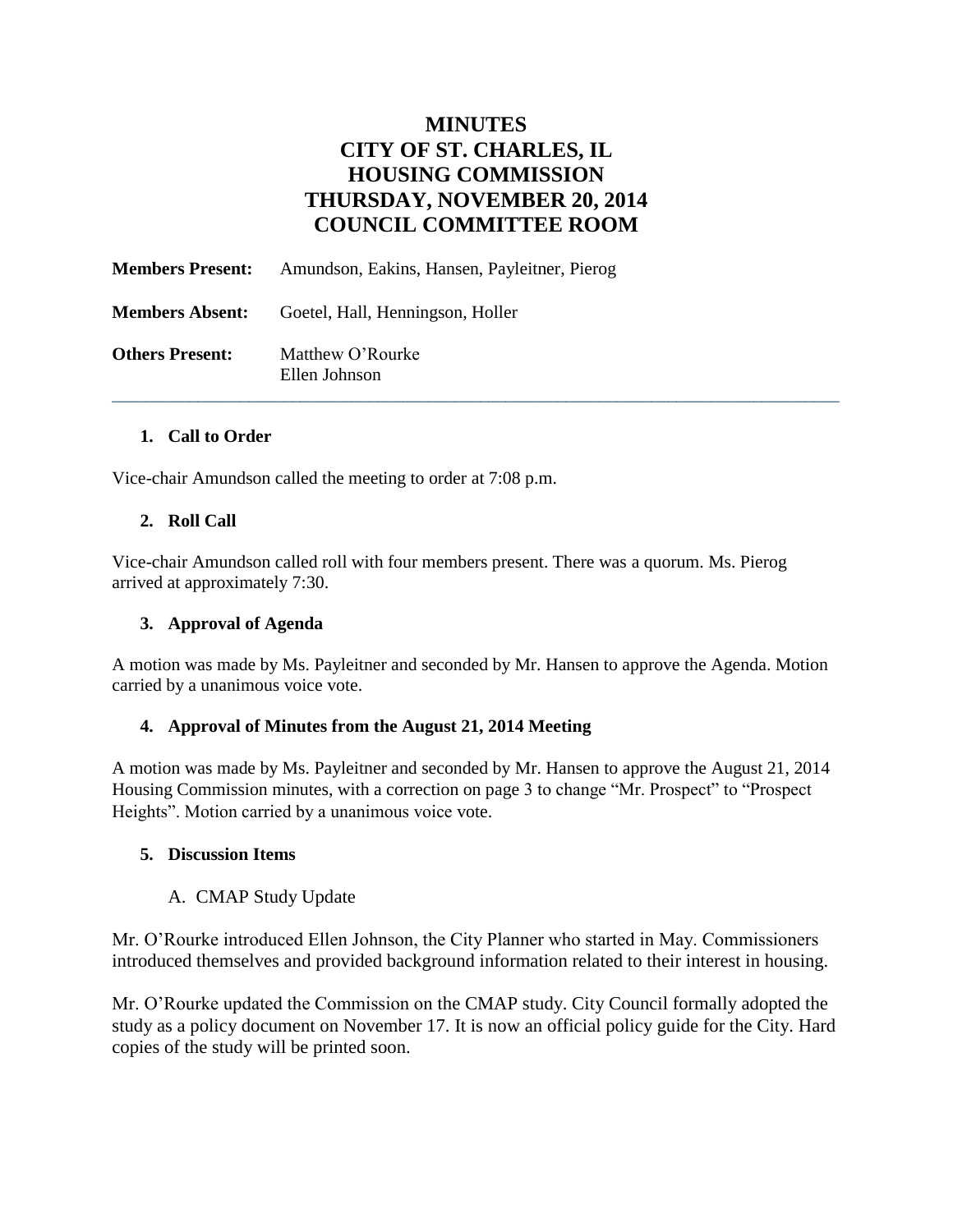St. Charles Housing Commission Minutes November 20, 2014 Page 2

## B. Annual Affordable Housing Update

Mr. O'Rourke stated that in 2009, the City began performing an annual affordable housing update every fall. It took longer to receive the Assessor data this year than in past years. He said that this is a good time to take stock of what we have already done, what our new policy options could be, and what the new data means. When the City began doing the affordability analysis in 2009, IHDA had not updated the affordable housing share data since 2004. IHDA has finally released an update.

Ms. Johnson led the Commission through the 2014 Housing Affordability Analysis, copies of which were provided to Commissioners. She stated that staff's analysis found the affordable housing stock to be at 23.1%. IHDA's updated Exempt and Non-Exempt Local Governments list that includes each community's affordable housing share shows St. Charles to be at 11.2% affordable. 10% is the threshold for exempt status from AHPAA. IHDA changed their methodology since the 2004 listing, causing affordability to decrease across the state. She explained the City's methodology for calculating the affordability percentage, which is included in the report. The owner-occupied housing price affordable to a family earning 80% AMI is about \$181,000. Rental rates were taken from IHDA-released maximum rent limits, adjusted for the number of bedrooms. Township Assessor data was used for the count of owner-occupied units that fall below the affordable house price. Rental rates were collected from apartment complexes. This resulted in a percentage of affordable owner-occupied units of about 28% and about 12% affordable rental units. The City lost almost 500 affordable rentals over the past year. The total percentage of affordable units is 23.1%.

Mr. O'Rourke said one of the reasons for the decrease in affordable rental units is the fact that Covington Court was sold to new owners, who upgraded the property and raised rents.

Ms. Johnson then explained IHDA's determination of St. Charles' affordable housing share, as provided in the report. IHDA used the basic AMI for the Chicago region for their calculation of the maximum affordable owner-occupied price and rent; unlike the City's methodology, they do not adjust AMI for a four-person household. For real estate taxes, they used the median real estate tax based on ACS 5-year estimates. This amount is very high for a unit that actually would be affordable. Based on their methodology, the owner-occupied housing price affordable to a family earning 80% AMI is much lower than the City's, at \$145,639.

Mr. Amundson said the approximate monthly real estate tax that a \$145,639 would actually pay as provided in footnote 7 (\$374) is also too high, due to a market differential between the assessed value and the actual street value of a house. He said the tax bill would be closer to about \$250 per month, or \$3,000 per year.

Ms. Johnson said for the affordable rent limit, IHDA did not adjust for number of bedrooms. IHDA found a total of 3.3% affordable owner-occupied units and 32% affordable rental units, for a total of 11.2% affordable for all units.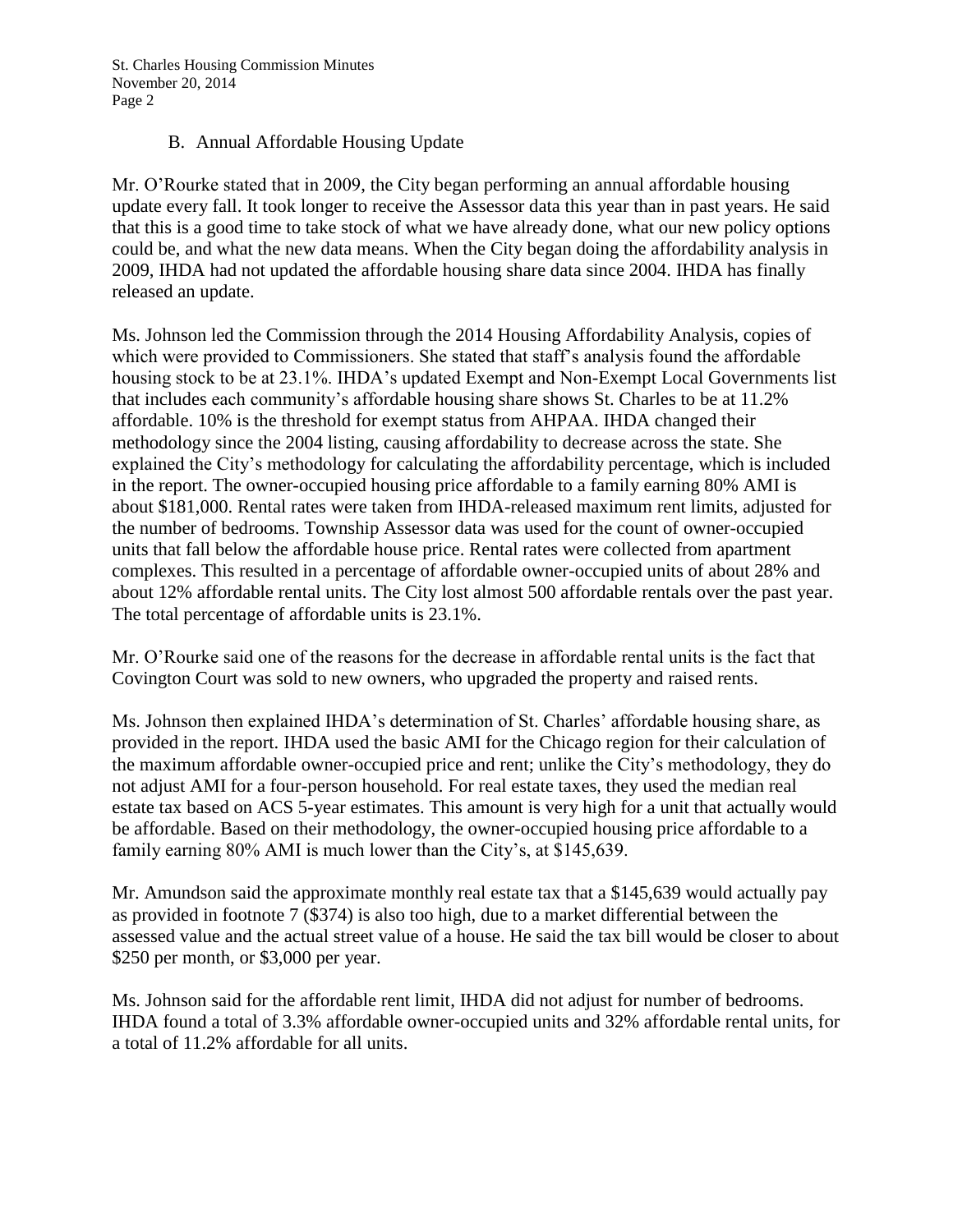St. Charles Housing Commission Minutes November 20, 2014 Page 3

Ms. Johnson noted the difference in unit count between the Assessor data used by staff and the ACS 5-year estimate data used by IHDA; the Assessor's data shows over 1,000 units more than the ACS data.

Mr. Amundson asked why IHDA found over twice as many affordable rental units as staff. Mr. O'Rourke explained that IHDA did not adjust for bedroom count and they used ACS data from 2011, which is self-reported, while staff calls each rental complex in the City, resulting in a more accurate count.

Ms. Johnson then explained the home sales data for 2013. Sales went up from 209 in 2012 to 372 in 2013. The median home sale price decreased slightly. Mr. O'Rourke said the 2013 median price of \$239,250 reflects a more balanced figure compared to other years that had much fewer total sales.

Mr. Hansen asked what the implications would be for communities below 10% affordable. Mr. O'Rourke said that if a Non-Exempt community ever turns down an affordable housing development, IHDA can overrule that decision. However, this has never happened in Illinois.

Mr. Amundson said that he could see the State in the future saying St. Charles needs to file an Affordable Housing Plan, and the City will say we have a plan (the Inclusionary Housing Ordinance), but it is not activated based on our data.

Mr. O'Rourke said that is the next step and that staff anticipates this being a multi-meeting conversation before going on to Planning & Development Committee. This is the first year the City has been given a figure by IHDA since 2004, so this was the first opportunity to compare our numbers.

Mr. O'Rourke also noted the affordability charts provided by IHDA which are included in the appendix of the report. On the 2013 chart, the affordable limit section is removed.

Mr. O'Rourke said there are a lot of new things to discuss and think about which will likely lead to some policy decisions.

Mr. Hansen noted the sliding scale strategy was developed a year or so ago. He stated he does not think we should do anything at this point, and rather let things play out when/if new development comes up.

Mr. O'Rourke said there is a provision in the Inclusionary Housing Ordinance (IHO) that if the City deems we have fallen below 15% affordable, the IHO is reactivated. Staff needs to be able to give developers direction regarding whether the IHO is being enforced or not. The City needs to determine if we base that decision off of staff's affordability percentage or IHDA's.

Commissioners discussed how it would be very difficult for a developer to build a home at IHDA's affordable price of \$145,000.

Mr. Amundson said Habitat for Humanity is the only entity that can create single-family housing at that price.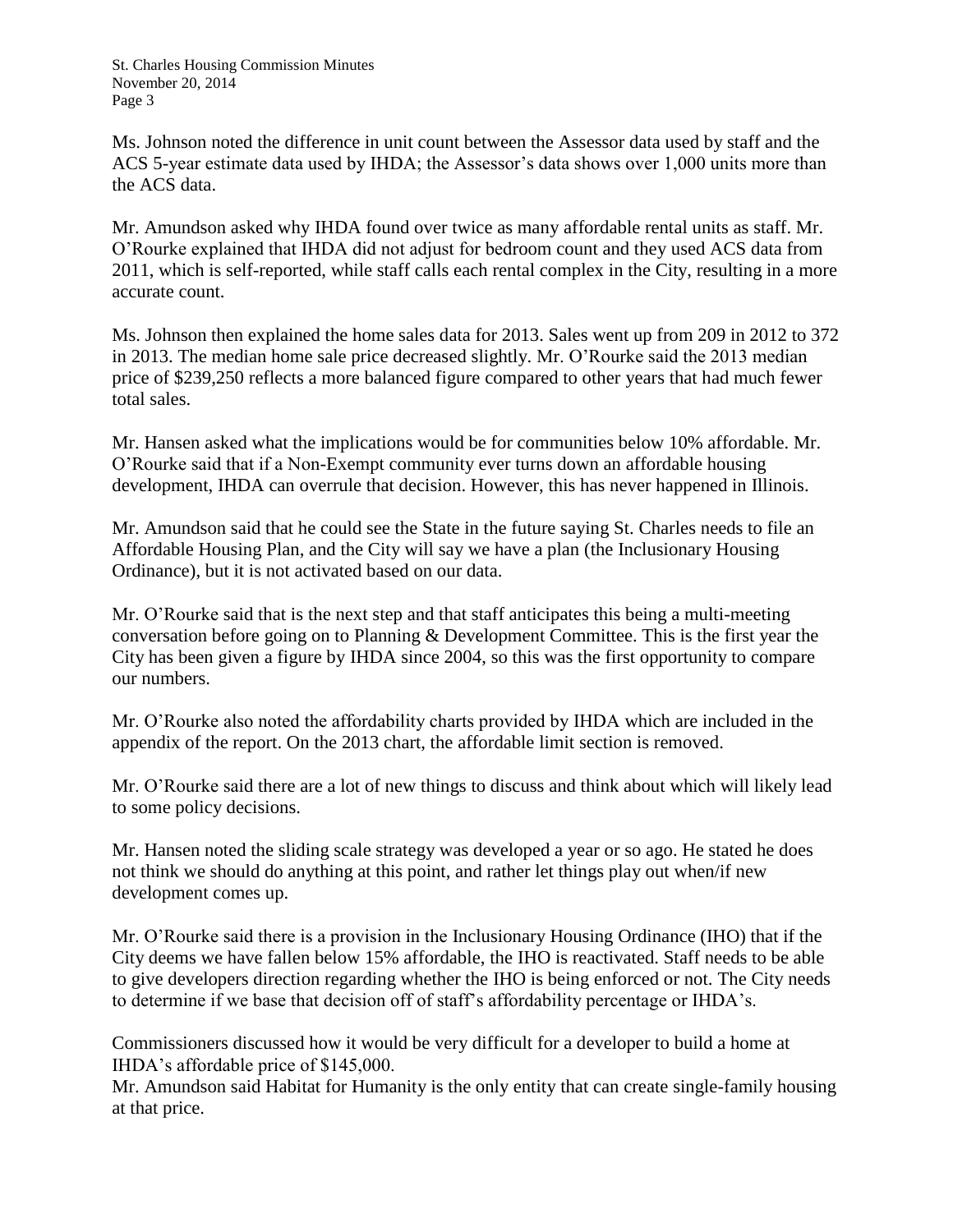Mr. O'Rourke said this may be a good opportunity to modify the IHO. He said no zoning ordinance is ever perfect; things always need to be tweaked.

Mr. O'Rourke also brought up the density bonus provision in the IHO and the fact that no development has been proposed at maximum density, which is required to take advantage of the density bonus.

Ms. Pierog asked how this relates to the CMAP study. Mr. O'Rourke said there are a few recommendations that may be incorporated into the IHO or Housing Trust Fund, such as the Community Land Trust option.

Mr. Hansen brought up the possibility of using the Housing Trust Fund to keep existing rental units affordable.

Ms. Pierog said from the School District perspective, data shows the cheaper the house, the more kids; more expensive homes generate fewer children. As we increase affordable housing for families, we will increase school population. Larger homes also have more value from the School District's perspective because of the property taxes they generate.

Mr. Amundson said there is a set of battling numbers which have big ramifications in terms of policy, since one set of numbers says we are not enforcing the IHO and the other set says we are, and we may be not exempt when the State's next list comes out.

Mr. Hansen said staff's and IHDA's numbers are both directionally the same. He said it would be best to move forward with the sliding scale that was decided on last year. When staff calculates the affordable percentage next year, decide what to do based on if affordability decreases again.

Mr. Hansen suggested doing something with the Housing Trust Fund related to addressing the change in data.

Ms. Pierog stated support for targeting Housing Trust Fund dollars towards affordable housing for seniors. Mr. O'Rourke said we could create a program and release an RFQ.

Commissioners discussed potential locations for affordable senior housing in a walkable location. Commissioners agreed the old St. Charles Mall site would be a good location. A significant number of affordable units could fit there and neighbors would be more receptive to affordable senior units. Ms. Payleitner said the property owner understood that the City would support senior housing at that location after the last development proposal for the property was not approved.

Mr. O'Rourke said IHDA does not give LIHTC for age-restricted units.